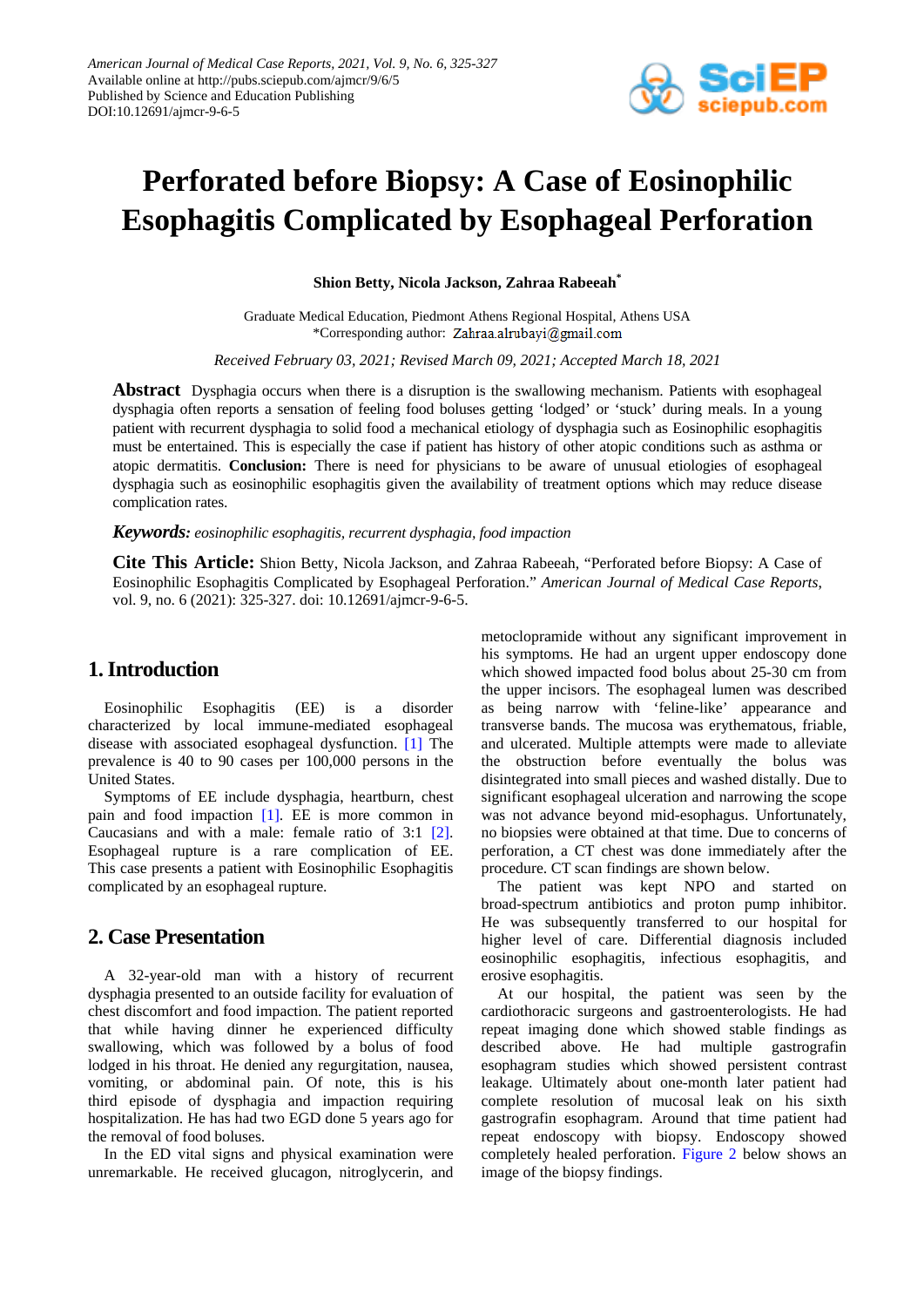

Figure 1. shows a CT scan with the yellow arrow pointing to the pneumomediastinum

<span id="page-1-0"></span>

Figure 2. shows esophageal biopsy with squamous mucosa with increased intraepithelial eosinophils (up to 58 per high power field). The yellow arrow points to the eosinophils